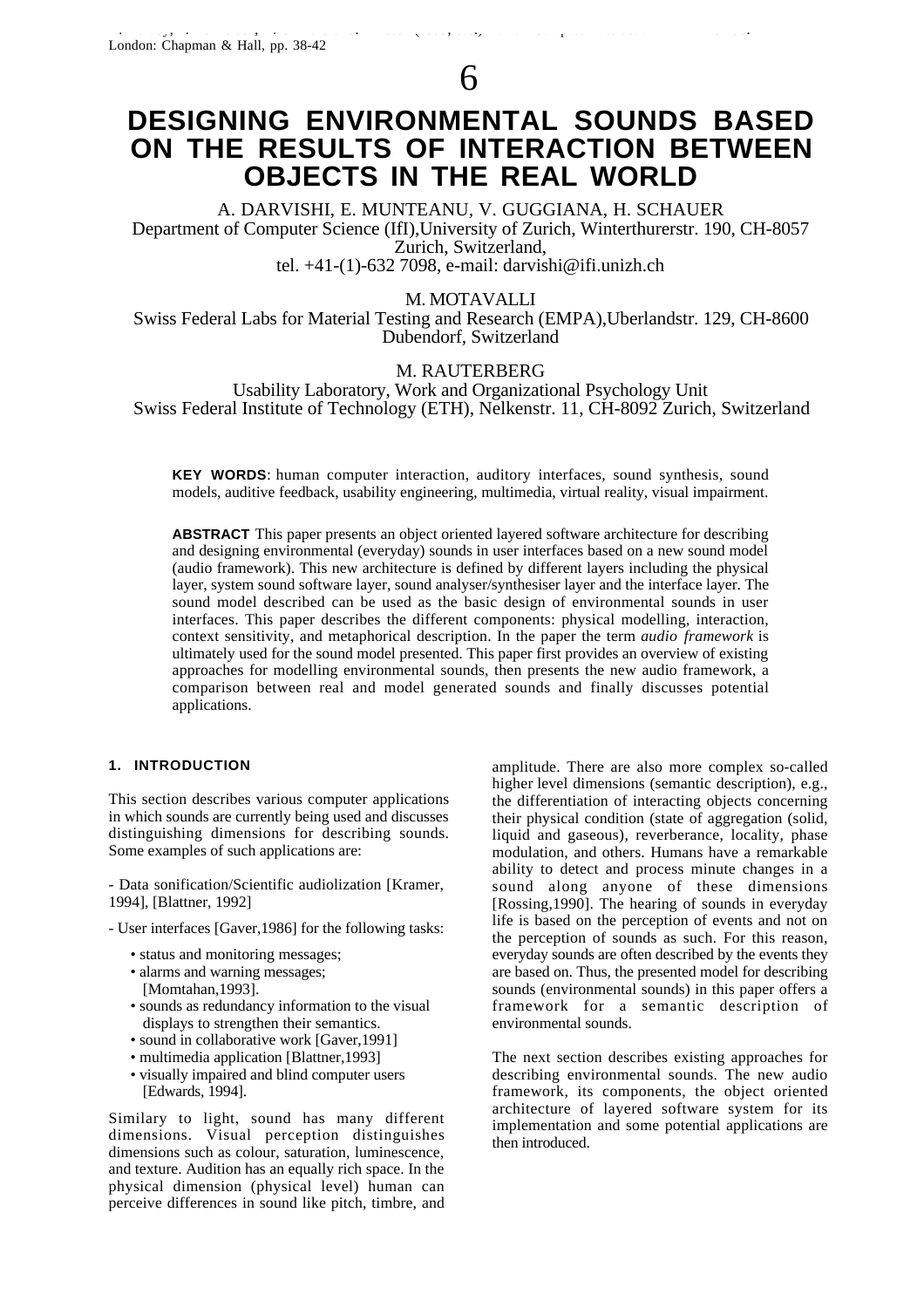# **2. DIFFERENT APPROACHES FOR DESCRIBING ENVIRONMENTAL SOUNDS**

The two figures below illustrate schematically two different approaches for designing environmental sounds:



fig.1 Gaver's approach for modelling environmental sounds



fig.2 Our approach for modelling environmental sounds

The first approach (event oriented) is used in the work of William Gaver [Gaver,1993]. It is based on perception of events in the real world and uses results of protocol studies and semi-physical considerations of objects (wood, metal etc.) to derive parameters for sound synthesis.

The second figure illustrates our (interaction oriented) approach [Rauterberg,1994]. It is based on the perception of interaction of objects in the real world and analyses real impact sounds and concurrently encounters physical modelling of interacting objects in order to derive appropriate parameters for sound synthesis. The recorded impact sounds were analysed via spectral analysis.

### **3. THE SUGGESTED MODEL (AUDIO FRAMEWORK) FOR DESCRIBING ENVIRONMENTAL SOUNDS**

In this section and the following subsections are introduced different components of the new model. We have focused first on sound generation of *impact sounds* in particular the interaction of different spheres and beams. The interaction of these objects are analysed (sound analysis) and implemented (sound synthesis) on a SIG-Indigo workstation in the object oriented programming language OBERON.

# **3.1 Physical Modelling**

**General considerations.** We start off by describing the physical models of simple interactions, e.g., the collision between an homogeneous and isotropic sphere and an homogeneous and isotropic plate/beam. For more information and detailed physical description of these objects and their interactions see [Rauterberg,1994]. On the one hand, the finite elements method can help us to simulate impacts for complex structures between more complicated objects. On the other hand, a second category of complex impact sounds (like bouncing, scraping, rolling, breaking, etc.) can be simulated by repeatedly reproducing simple impact sounds, by applying adequate time modulations.

The physical description of the behaviour of the plate or beam oscillations following the impact with the sphere provides variations in air pressure that we are able to hear. The sphere hits the plate or beam and stimulates vibrations with the natural frequencies. The natural frequencies of the small spheres are usually not in the audible range, therefore we disregard their contribution in the sound generating process. However, we are concerned about including the essential influence of the interaction on the impact sound in our simulations. This influence is especially important in the case of short impact sounds, where the vibrations are quickly attenuated. Therefore, it is necessary to take into consideration the transitory effect from the beginning of the sound generating process when the structure has a non-zero loading.

The following table illustrates the combination of different structures which are physically modelled .

| Material   | Material<br>shape | Mallet<br>material | Mallet<br>shape |
|------------|-------------------|--------------------|-----------------|
| steel      | - beam<br>plate   | - steel<br>- glass | sphere          |
| aluminium  | beam<br>plate     | - steel<br>glass   | sphere          |
| glass      | - beam<br>- plate | - steel<br>glass   | sphere          |
| Plexiglas  | - beam<br>plate   | - steel<br>glass   | sphere          |
| <b>PVC</b> | beam<br>plate     | - steel<br>glass   | sphere          |
| wood       | beam<br>- plate   | - steel<br>glass   | sphere          |

Through physical modelling we are able to calculate the natural frequencies of the interacting objects, the shapes and initial amplitudes of the natural frequencies of the objects being hit.

#### **3.2. Interaction**

Every sound could be described as the result of one or several interactions between one or several objects at a specific place and in a specific environment. Each interaction has attributes, which influence the sound generated. Also, the participating objects, which take part in the sound generating process, can consist of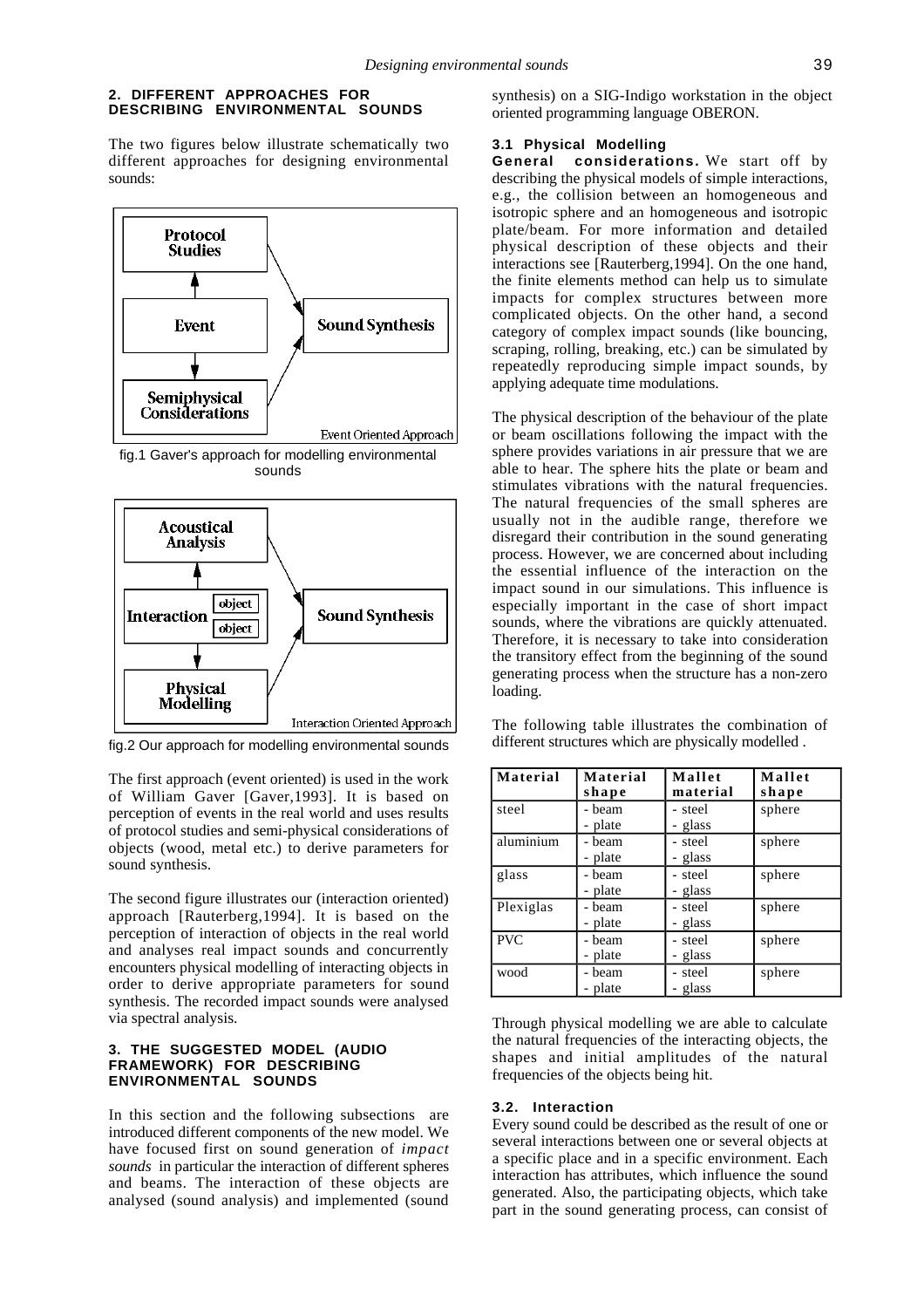different physical conditions (states of aggregation), various materials as well as having different configurations. Additionaly the materials themselves have attributes, which influence the generated sound.

An example of an interaction specific parameter is the height from which the sphere falls. Another example is the radius of the sphere used to hit the beam. The bigger the sphere the louder the perceived sound. These two examples emphasise the importance of interaction parameters in events producing sound. Both interaction parameters are implemented in our system.

## **3.3 Context Sensitivity**

Sounds are context sensitive, i.e., the generated sounds differ depending on the environment in which the interaction of objects takes place and the combination of interacting objects. (The same sphere hitting a wood beam sounds different to hitting a steel beam.). Other examples of context sensitivity parameter are the co-ordinates of the place of impact. If the plate/beam is hit in the middle it sounds different to being hit on the edge.

# **3.4 Sound Metaphors**

Basically, there are three ways of describing everyday sounds on a metaphorical level: (1) linguistic description of everyday sounds which are often ambiguous; (2) technical description of environmental sounds in terms of frequency, duration, timber etc.; (3) semantic description of environmental sounds in terms of interacting objects, their interaction and the environment. Sounds generated by our model fall into this last category. Further user tests are necessary to insure adequate identification of the sounds.

# **4. THE OBJECT ORIENTED ARCHITECTURE OF A LAYERED SOFTWARE SYSTEM FOR IMPLEMENTING THE NEW MODEL**

#### **Physical Layer**

This layer builds the required hardware for sound recording (Microphone, DAT, AD-converter etc.), sound processing (storage, CD-driver etc.) and sound generating devices (DA-converter, loudspeaker etc.).

# **Sound System Software Layer**

This layer builds the interface to different sound hardware and supplies basic procedures for sound processing in the form of a software library.

## **Sound Analyser / Synthesiser Layer**

This layer consists of several units (software tools) which fulfil different tasks. These software tools are:

**Wave form editor.** Represents the set of samples for each channel (for stereo signals,) on the screen and has all the standard functions of an editor, like *copy, paste, cut, save*, etc., as well as functions specific for our purposes (zoom, play, etc.)

**Spectral analysis.** The software makes the Fourier transformation of natural sounds through means of fast algorithms. One can specify the desired sound fragment to analyse in terms of the number of samples



Physical Layer (Soundhardware)

fig.3 The object oriented architecture of a layered software system for implementing the new model

or in terms of time interval. In order to observe the spectrum's time evolution it was implemented a procedure that builds and draws a so-called spectrogram of the signal.

Parameter extraction. Fast algorithms were implemented which sweep the time axis and/or frequency axis to find the frequencies corresponding to the natural modes of vibration, the initial amplitudes for each of these waves, and the damping coefficients that describe the spectrum's evolution in time domain.

**Data base system**. This data base system stores two types of information: (1) different material properties; (2) formal description of system dampings of different materials which are derived from an analysis of real sound of designated materials.

**Sound synthesis objects.** Different objects are provided for sound synthesis. Currently we have implemented additive synthesis and filter bank algorithms for synthesising impact sounds. However new objects (other synthesis algorithms,) can be added to this layer. The synthesis algorithms receive natural frequencies of the vibrating objects, their initial amplitudes and the damping function for each frequency. For more information about synthesis algorithms see [Kramer,1994].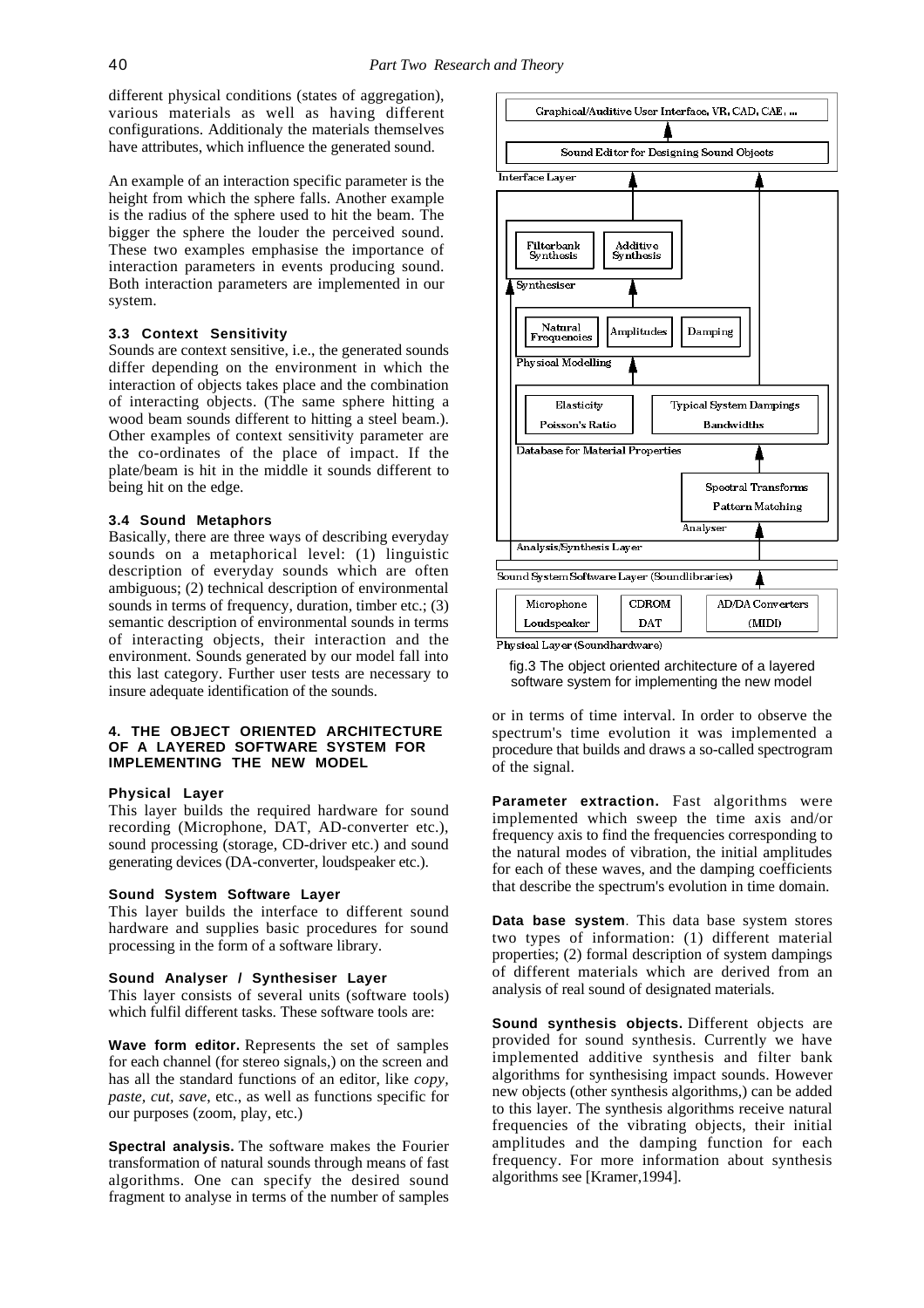**Physical modelling.** The unit for the physical modelling of interacting objects takes as input the object definition from a graphic editor (see interface layer) and generates as output different natural frequencies of the vibrating objects and their initial amplitudes.

# **Interface Layer**

This layer defines the interface to the user (softwaredeveloper) and offers an interactive editor for the definition of interacting objects, e.g., object type (wood, metal etc.), object shape (beams, plate etc.), and the environment (room etc.). The editor generates as output a meta-description of sounds which can be linked to a programming environment or which can be executed directly (real-time sound generation). The output of this layer is used as input for the underlying layer (sound synthesiser layer).

# **5. COMPARISON BETWEEN REAL SOUNDS AND SYNTHESIZED SOUNDS**

As an example the following spectrograms illustrate the real (fig. 4) and model generated sounds (fig. 5) of the same interacting objects (steel sphere with steel beam). This proves that (at least) simple impact sounds can be generated through modelling as presented in this paper. Further investigation will be carried out to explore other possibilities and define the constrains of the introduced audio framework.

# **6. POTENTIAL APPLICATIONS OF THE NEW MODEL**

The model generated sounds can be applied for different applications, e.g.:

#### **Virtual Reality:**

Most of the sounds used in current virtual reality applications are sampled sounds. Model generated sounds (everyday sounds) offer new possibilities in virtual reality applications.

#### **Visually Impaired Computer Users:**

Blind or visually impaired people make use of everyday sounds for orientation. The integration of everyday sounds in user interfaces introduces new ways for this community to work more effectively with computers. The use of software systems and applications, (for instance learning tools for training,) supplemented with everyday sounds become easier to use and more intuitive because these sounds are close to their mental model.

#### **7. CONCLUSION**

A new audio framework for describing and designing environmental sounds in user interfaces has been discussed in this paper. An object oriented, layered software architecture based on the proposed model was introduced. This layered architecture can easily be extended for describing new types of environmental sounds. The implementation of environmental sounds based on the audio framework offers new possibilities for the design of sound in virtual reality applications and special interfaces for blind or visually impaired computer users.





#### **REFERENCES**

142.59

114.07

\$5.55

57.04

28.52

time [ms]<br>freq [Hz]

Astheimer, P.: What you see is what you hear - Acoustics applied to Virtual Worlds, *IEEE Symposium on Virtual Reality,* San Jose, USA, October 1993.

15000

Blattner, M. M., Greenberg, R. M. and Kamegai, M. (1992) Listening to Turbulence: An Example of Scientific Audialization. *In: Multimedia Interface Design,* ACM Press/ Addison-Wesley, pp 87-102.

Blattner, M. M., G. Kramer, J. Smith, and E. Wenzel (1993) Effective Uses of Nonspeech Audio in Virtual Reality. *In: Proceedings of the IEEE Symposium on Research Frontiers in Virtual Reality,* San Jose, CA. (In conjunction with IEEE Visualization '93) October 25-26, 1993.

Bloyd, L.H., Boyd, W.L., and Vanderheiden, G.C. (1990) The graphical user interface: Crisis, danger and opportunity. *Journal of Visual Impairment and Blindness*, p.496-502.

 $\overline{24000}$